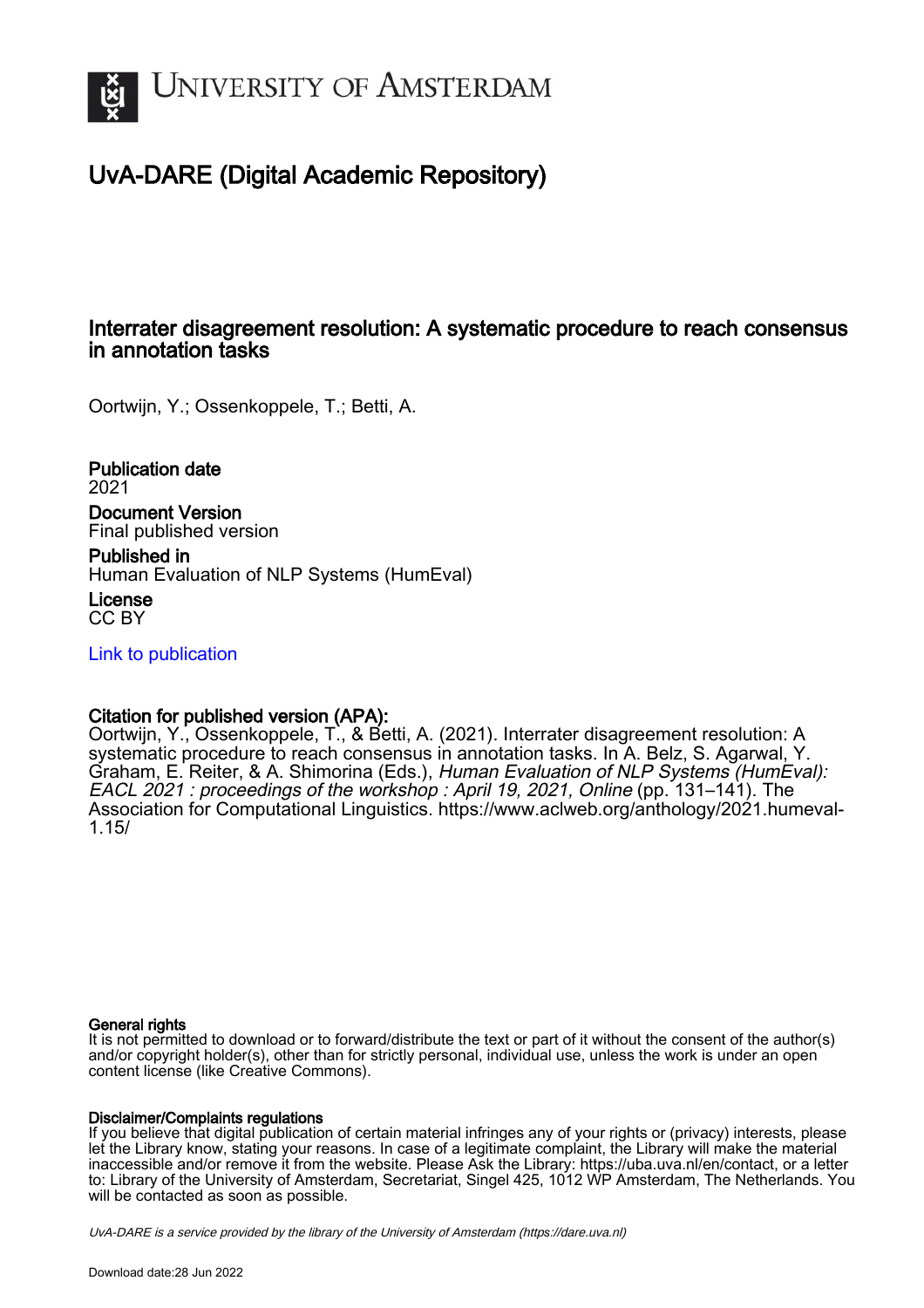# Interrater Disagreement Resolution A Systematic Procedure to Reach Consensus in Annotation Tasks

Yvette Oortwijn<sup>∗†</sup> and Thijs Ossenkoppele<sup>∗</sup> and Arianna Betti<sup>∗</sup> <sup>∗</sup>University of Amsterdam, Institute for Logic, Language and Computation †Eindhoven University of Technology, Algorithms, Geometry & Applications {[y.oortwijn](mailto:y.oortwijn@uva.nl), [t.ossenkoppele](mailto:t.ossenkoppele@uva.nl), [a.betti](mailto:a.betti@uva.nl)}@uva.nl

#### Abstract

We present a systematic procedure for interrater disagreement resolution. The procedure is general, but of particular use in multipleannotator tasks geared towards ground truth construction. We motivate our proposal by arguing that, barring cases in which the researchers' goal is to elicit different viewpoints, interrater disagreement is a sign of poor quality in the design or the description of a task. Consensus among annotators, we maintain, should be striven for, through a systematic procedure for disagreement resolution such as the one we describe.

# 1 Introduction

A growing body of literature signals a thorny issue with assessing general progress in the field of natural language processing (NLP) as part of artificial intelligence. Benchmarks that are considered 'general', and are widely used as standards to assess NLP systems' performance, turn out to be rather specific, and hence of more limited significance than commonly acknowledged [\(Raji et al.](#page-11-0) [2020;](#page-11-0) [Schlangen](#page-11-1) [2020\)](#page-11-1). Good performance on specific benchmarks does not guarantee good performance across the board [\(Faruqui et al.](#page-10-0) [2016;](#page-10-0) [Bakarov](#page-10-1) [2018;](#page-10-1) [Ethayarajh and Jurafsky](#page-10-2) [2020\)](#page-10-2): it only helps with gaining understanding of how certain systems work for those specific benchmarks. In order to claim progress across the board, one would need to evaluate system performance on a certain reasoned series of such specific benchmarks, that is, results on a host of "more focused and explicitly defined problems" [\(Raji et al.,](#page-11-0) [2020,](#page-11-0) 1). To enact this, one would need a ground truth for the evaluation of each specific task-*cum*-dataset, including ground truths in expert domains.

Ground truth construction is challenging. In this paper we focus on the process of constructing ground truths via semantic annotations tasks.

Recent studies stress the intrinsic difficulty of semantic annotation due to vagueness and ambiguity [\(Aroyo and Welty](#page-10-3) [2015;](#page-10-3) [Kairam and Heer](#page-10-4) [2016;](#page-10-4) [Pavlick and Kwiatkowski](#page-11-2) [2019\)](#page-11-2). Importantly, some argue that interpretative disagreements due to different conceptualizations or perspectives cannot be seen as just 'mistakes' [\(Sommerauer et al.](#page-11-3) [2020;](#page-11-3) [Herbelot and Vecchi](#page-10-5) [2016\)](#page-10-5). It is our tenet that in ground truth construction differences in conceptualizations or perspectives can and must be explicitly specified as an integral part of annotation tasks; moreover, interrater disagreement is not necessarily due to inherent ambiguities in the data, but at least in part to the annotation task being underspecified, in particular as to the right context to consider.

Take annotation tasks involving relatedness or similarity judgments, which are key types of judgment for NLP evaluation. Similarity is not a property of two things by themselves in isolation: it is always judged by a specific standard, and by weighing properties of the things compared in different ways, according to a context [\(Goodman](#page-10-6) [1972;](#page-10-6) [Batchkarov et al.](#page-10-7) [2016\)](#page-10-7). When people judge by dif-ferent standards<sup>[1](#page-1-0)</sup>, disagreement arises as a matter of course - and is especially likely when annotating texts of high conceptual density, as this requires a lot of prior knowledge and interpretation. In order to get comparable and meaningful annotations, judgment standards need to be aligned and made extremely transparent.

In this paper we propose a six-step systematic procedure for interrater disagreement resolution in which conceptual alignment figures as one of the steps. The procedure is designed to facilitate the resolution of interrater disagreement that fre-

<span id="page-1-0"></span> $<sup>1</sup>$ As [Gladkova and Drozd](#page-10-8) [\(2016\)](#page-10-8) point out, similarity is</sup> defined by [Turney and Pantel](#page-11-4) [\(2010\)](#page-11-4) as co-hyponymy (e.g. car and bicycle), whereas [Hill et al.](#page-10-9) [\(2015\)](#page-10-9) define it as "exemplified by pairs of synonyms; words with identical referents" (e.g. mug and cup).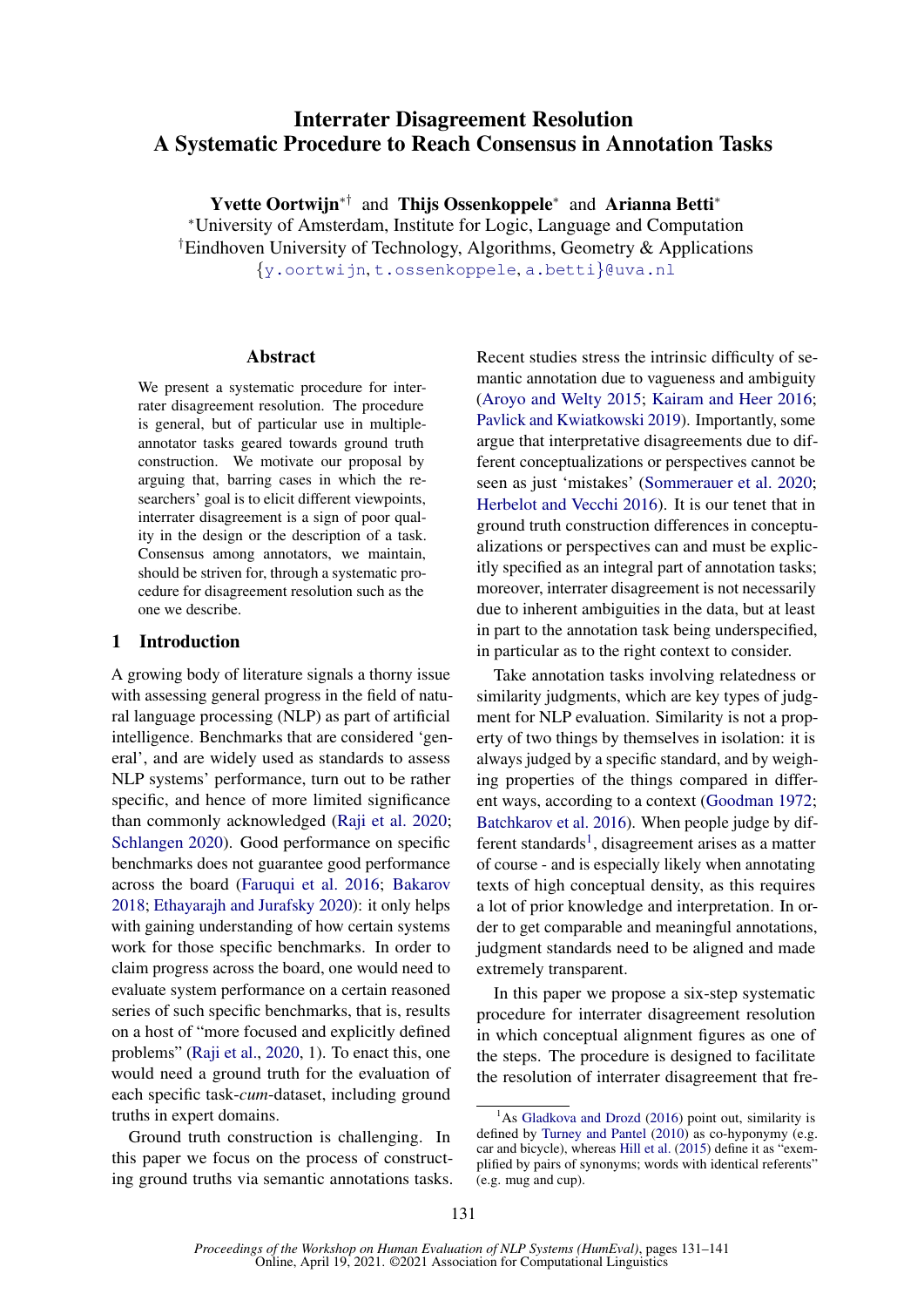quently arises in annotation tasks in which multiple annotators participate. The emergence of disagreement in annotation tasks is valuable information, albeit of a negative type: barring cases in which the researchers' goal is none other than eliciting disagreement, interrater disagreement, we maintain, is a sign of poor quality in the design or the description of a task. In ground truth construction, consensus among annotators should be striven for. The procedure applies to a wide range of annotation tasks, namely every task involving the application of one or more concepts to a unit of annotation (a fragment of text, such as a paragraph or a sentence, or a more artificial unit, such as a string with a length of *n* characters). We hold that the benefit of a systematic procedure of resolving interrater disagreement is twofold: first, such a procedure leads to the construction of reliable and well-grounded datasets, and second, it ensures that the resolution proceeds in a non-arbitrary fashion allowing for proper documentation and replicability of the data.

## 2 Related work

Computational research: interrater agreement, dataset creation and ground truths Standard methods for measuring interrater agreement and reliability [\(Artstein and Poesio,](#page-10-10) [2008\)](#page-10-10) such as (Cohen's) kappa [\(Cohen](#page-10-11) [1960;](#page-10-11) [Landis and Koch](#page-11-5) [1977\)](#page-11-5) and Krippendorff's alpha [\(Krippendorff,](#page-11-6) [2013\)](#page-11-6) output a single score to represent the agreement between different raters. Methods such as the CrowdTruth framework [\(Aroyo and Welty](#page-10-12) [2014;](#page-10-12) [Aroyo and Welty](#page-10-3) [2015\)](#page-10-3) give a more detailed disagreement analysis, though only in post-annotation phase. Similarly, [Kairam and Heer](#page-10-4) [\(2016\)](#page-10-4) mention that disagreement cannot simply be treated as noise and propose a post-annotation method for identifying different valid interpretations annotators may use to come to different conclusions. By contrast, we take disagreement analysis and resolution as internal to the annotation procedure.

[Sommerauer et al.](#page-11-3) [\(2020\)](#page-11-3) stress difficulties with annotation due to ambiguity or vagueness in language while studying cases in which disagreement between different annotators is expected and multiple answers are legitimate. Our focus is datasets that are meant to be used as ground truths. In ground truth construction, we argue, it is necessary to resolve cases of disagreement (disagreement resolution phase, see *step 5* below), and, more importantly, dispel the ambiguities that cause disagree-

ment (if ambiguity is the cause of the disagreement) by task specification, either by redesigning the task or by making the annotation guidelines more precise (conceptual alignment phase, see *step 2* below). We do recognize that genuine disagreement might exist due to e.g. ambiguity in language in existing datasets (see also, [Palomaki et al.](#page-11-7) [\(2018\)](#page-11-7)), but we see legitimate disagreement as having a specific meaning: it is either a signal that further resolution is needed (through annotation task redesign or guideline redefinition), or it is the possible result of a task specifically designed to chart or elicit instances of disagreement, as in [Sommerauer et al.](#page-11-3) [\(2020\)](#page-11-3) or [Herbelot and Vecchi](#page-10-5) [\(2016\)](#page-10-5).

We offer a procedure by which annotators can avoid disagreement due to unclarity of the task, accurately discern the reason for disagreement whenever it arises, and make a deliberate decision on how these cases should be annotated. Any differences between 'people's beliefs about the world' (or the data), we say, should be explicitly integrated in task design such that annotators are required to judge according to a certain perspective or set of beliefs, and not from an absolute point of view. We agree with [Pavlick and Kwiatkowski](#page-11-2) [\(2019\)](#page-11-2) that disagreement between annotators cannot simply be seen as noise in the data supposedly due to lowquality annotations. However, while they divide the annotations into consistent units to get sets of consistent gold labels, we argue that in ground truth construction the variety of human judgments can and should be narrowed down to exactly one type by specification of the task. In our case, the process of identifying reasons for disagreement is part of the annotation process, which allows for resolution of disagreement and thereby a dataset suitable for use as a ground truth for the task at hand.

In [Betti et al.](#page-10-13) [\(2020\)](#page-10-13), a general method for constructing expert-controlled ground truths for concept-focused domains is proposed, and the construction for an actual ground truth for a philosophical corpus is described. Disagreement resolution is mentioned, and one example of resolution is reported, but no explicit general methodology for disagreement resolution is offered.

It has been emphasized that the conditions under which a dataset has been created need to be properly documented to allow for reproducibility and replicability [\(Bender and Friedman](#page-10-14) [2018;](#page-10-14) [Paullada](#page-11-8) [et al.](#page-11-8) [2020;](#page-11-8) [Hutchinson et al.](#page-10-15) [2021\)](#page-10-15). Language models are known to pick up and reinforce exist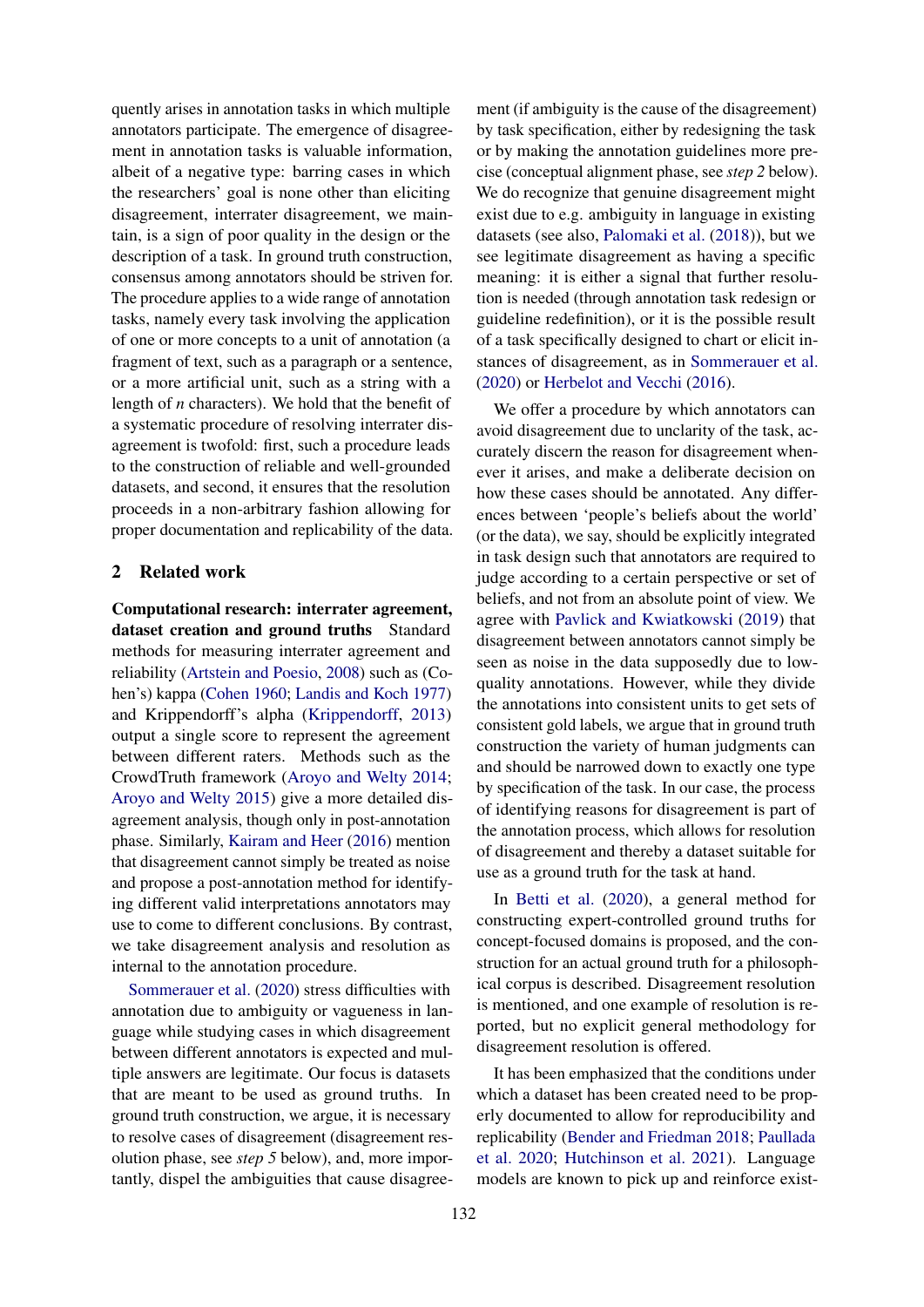ing biases in data (see, e.g., [Bolukbasi et al.](#page-10-16) [2016;](#page-10-16) [Zhao et al.](#page-11-9) [2017\)](#page-11-9). [Bender and Friedman](#page-10-14) [\(2018\)](#page-10-14) offer instructions on how to document data using data statements to help reproducibility and replicability, bring existing biases to the surface and improve representation in future dataset creation. The procedure we propose asks for explicit decisions from raters after deliberation. This requirement makes the conditions of dataset creation clear, thus allowing proper documentation.

Philosophy Peer disagreement is a topic of investigation in philosophy, in particular in the subfield of social epistemology. A large amount of literature exists on issues concerning both peer disagreement (e.g. [Goldman and Whitcomb](#page-10-17) [2011;](#page-10-17) [Christensen](#page-10-18) [and Lackey](#page-10-18) [2013\)](#page-10-18) and group decision making in the face of such disagreement (e.g. [List](#page-11-10) [2005\)](#page-11-10), but resolution procedures that aid in moving from peer disagreement to unanimously agreed upon results are not proposed, and are in general '[...] at best rare in scientific contexts.' [\(de Ridder,](#page-10-19) [2014\)](#page-10-19). One of the scarce examples is Gius and Jacke's [\(2017\)](#page-10-20) procedure for resolving interrater disagreement in literary corpus annotation. Although similar in approach, our work improves on the latter in terms of applicability: we intend our procedure to be fit for all annotation tasks that involve the application of one or more concepts to units of annotation, while Gius & Jacke focus on tasks within literary analysis exclusively. Note that annotation tasks in which concepts are applied to units of annotation are frequent: any task involving the identifying of instances of any concept qualifies. For example, in our validation example in section [5.2](#page-8-0) the annotation task requires annotators to identify wide-scope claims in the text of journal articles (that is, instances of the concept of *wide-scope claim*).

# <span id="page-3-0"></span>3 Ground truths and interrater agreement

In [Pivovarov and Elhadad](#page-11-11) [\(2012\)](#page-11-11) a Cohen's kappa of 0.68 is "accepted as representing a substantial amount of agreement between annotators". By contrast, in [Betti et al.](#page-10-13) [\(2020\)](#page-10-13) the initial interrater agreement of 0.65 was taken as a starting point to reach further consensus. When the aim of the annotation is e.g. to get an overview of the variety of ways in which people interpret statements, then interrater agreement need only be high on statements for which there is only one obvious interpretation and so agreement is expected. However, when the annotations are supposed to establish a ground truth, interrater agreement, we argue, should be 1.

One strategy used for getting the interrater agreement on the ground truth to 1, is to discard disputed annotation(s) (see, e.g., [Kenyon-Dean et al.](#page-10-21) [\(2018\)](#page-10-21)). But clearly this is loss of valuable information: for the purpose of training and evaluating a computational system we want to be as specific as possible as to what its output needs to be; by tossing out disputed annotation we underspecify what the right output on the matter is. Consider one of the examples in [Herbelot and Vecchi](#page-10-5) [\(2016\)](#page-10-5): "MISSILES EX-PLODE received the labels SOME, MOST and ALL. It is likely that the SOME interpretation quantifies over missiles which actually explode, while the MOST/ALL interpretation considers the potential of a missile to explode". For ground truth construction, it is necessary to specify whether an annotator should e.g. take an actual or potential interpretation, to prevent annotators from making arbitrary choices or introducing unknown biases.

So, if an annotation data set is to be used as a ground truth, agreement should be the aim. When disagreement arises, it is important to identify why it arises, and make well-grounded decisions on how to deal with it. In the next section, we will outline a procedure for annotation through which different reasons for disagreement can be identified and which specifies directions for resolution of each of these types of disagreements. The procedure results in a reproducible dataset by forcing annotators to make well-grounded, and thereby traceable decisions on their annotations. Note that traceability makes the procedure relevant to all annotations, not just ground truth construction.

The annotation procedure supposes what we call an 'annotation toolbox' consisting of (i) the annotation task or question, (ii) the guidelines specifying the instructions for annotation and (iii) some kind of definition or characterisation of the key concepts involved (see *step 2*). Fixing the definitions and characterisations of these concepts is essential to the conceptual alignment of annotators and for subsequent use of the resulting annotations. The use of the annotation toolbox also facilitates disagreement resolution insofar as annotators can refer to elements of the toolbox to give a justification for their scoring. This also means that if disagreement cannot be resolved by referring to elements of the toolbox, the toolbox is incomplete, or in any case insufficient as a basis for annotation. In this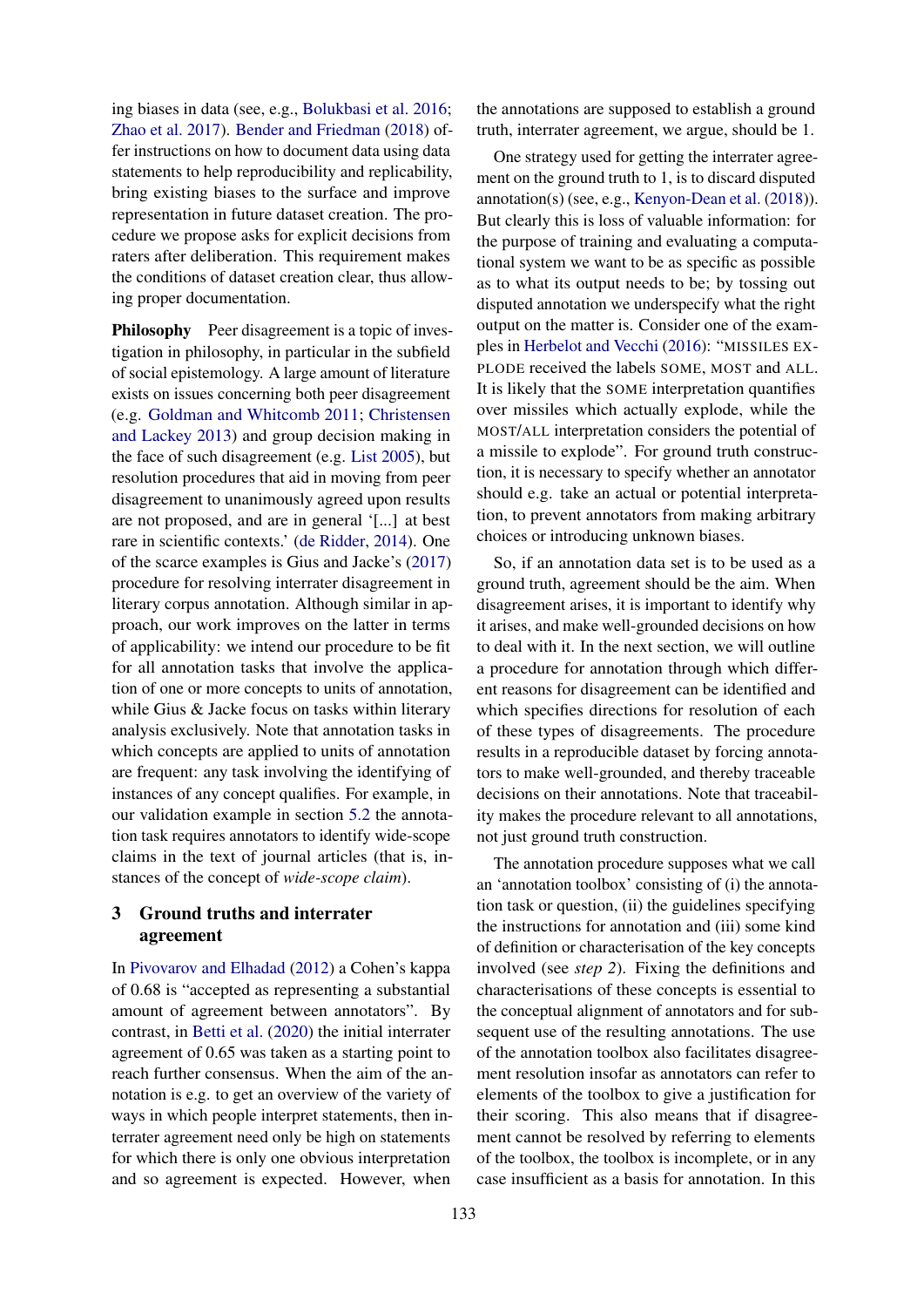case, further expert research might be necessary to supplement the annotation toolbox. Based on the newly supplemented annotation toolbox, previous annotations might have to be redone, for there is no guarantee that these would end up receiving the same scoring. If such a resolution or supplementation is deemed impossible, the annotation cannot be completed and cannot lead to a dataset that is suitable as a ground truth.

#### <span id="page-4-1"></span>4 The annotation procedure

What follows is a description of the steps of the annotation procedure (see flowchart in figure [1\)](#page-5-0). Throughout this description we will talk of 'scoring' as the act of annotating a single unit. This is intended to also refer to types of annotation that are more adequately called 'categorizing', 'labelling' or otherwise. Note that with the exception of cases in which *step 0-2* is performed by the same group of researchers as *step 3-5* (see, e.g., section [5.1](#page-7-0) in which the annotation procedure of [Betti et al.](#page-10-13) [\(2020\)](#page-10-13) is described), the annotators should be under close supervision of the researchers formulating the research question, and those setting the annotation task and guidelines, throughout all steps of the procedure.

#### 4.1 The procedure

Step 0: Research setup and hypothesis forming In this initial phase, the prior research is done which indicates the need for an annotation task, research question(s) and hypotheses to be tested are formulated, and an annotation task is distilled to test these hypotheses. If at any point it is noticed that the research question or hypotheses are ill-defined or the annotation task does not match the research question, one should return to this step and start the process anew.

Step 1: Setting up annotation task and guidelines In this phase, the annotators are either presented with or set up themselves both 1) the annotation task, and 2) a set of annotation guidelines that guide 1). Ideally the annotators are already involved in the task and guideline set up since this improves the understanding of the task. 1) is immutable; if for some reason during the annotation procedure the task changes, the annotation procedure is reset and new guidelines must be set up that correspond to the new task. 2), however, is mutable; it can happen that new insights emerge during the annotation procedure that call for additional

annotation guidelines or for an improvement of the existing ones. In case setting up the annotation task and guidelines requires additional research, one should return to *step 0*.

In developing the guidelines, researchers should consider how to score units that are ambiguous and therefore might endorse more than one interpretation. We recommend that instead of using, e.g., a simple binary scoring system, an "ambiguous" score is added to prevent forcing a decision. Forcing decisions could lead to arbitrariness, while ambiguity is still a real part of natural language that should be reflected in annotation. It should be ensured that this category won't mask unclarity in the task or the guidelines, by asking annotators to specify the source of unclarity (e.g. lexical ambiguity).

Step 2: Interrater conceptual alignment In this phase, the researchers identify the key con-cepts<sup>[2](#page-4-0)</sup>, and make sure that all annotators agree on the meaning or function of those concepts in the context of the task by specifying the definitions and characterisations for these concepts. In case researchers and annotators are two different sets of people, the annotators should be trained by the researchers in the concepts relevant to the task. The annotation procedure cannot move beyond this step if no interrater conceptual consensus is reached; this type of mismatch will almost certainly result in irresolvable conflicting annotations. Complex concepts, viz. concepts that involve many subconcepts when unpacked (e.g. philosophical concepts) require unpacking in the form of an interpretive model in the sense of [Betti and van den Berg](#page-10-22) [\(2014\)](#page-10-22). In these interpretive models, relations between subconcepts in the definition or characterisation of the concept modelled are made explicit. This facilitates the identification of instances of complex, rich concepts such as *epistemology* (see section [5.1\)](#page-7-0). Such elaborate specification might not be required for simpler, or already well-defined concepts used consensually in different domains; in such cases, we expect less elaborate methods to suffice.

After consensus is reached on all key concepts that the annotators are aware of at this stage, the annotators can be expected to have an equal understanding of these concepts, which they can apply in

<span id="page-4-0"></span> ${}^{2}$ By 'key concepts' we mean concepts mentioned in both task and guidelines. Note that settling on a definition for a concept at this step might require adding further new concepts to the guidelines in *step 1*, which should in turn be settled in *step 2*.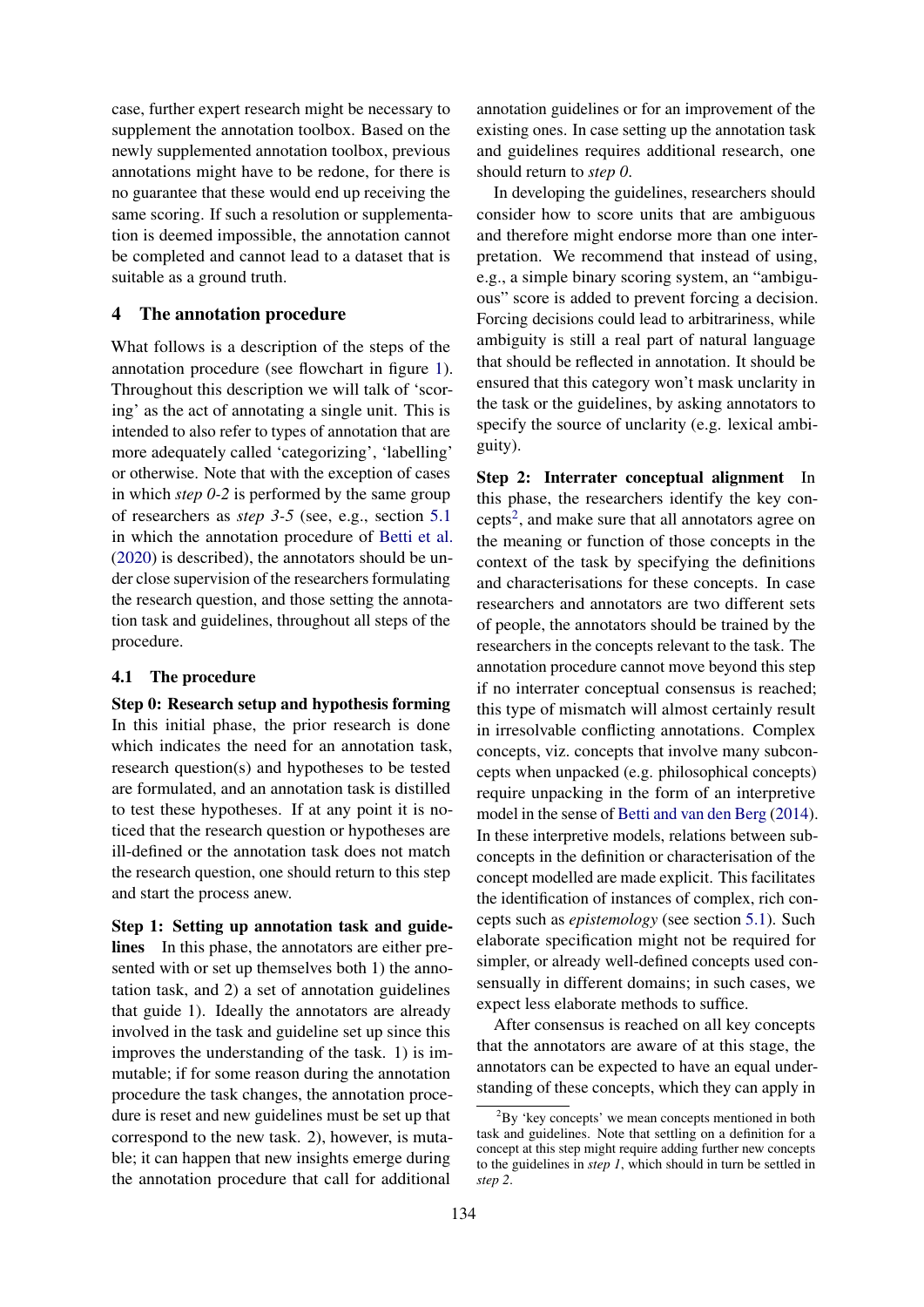<span id="page-5-0"></span>

Figure 1: This flowchart serves as a summary of the annotation procedure detailed in section [4.](#page-4-1) The oval boxes contain the resulting annotations, green for agreed and pink for unresolved annotations. See [https://github.](https://github.com/YOortwijn/HumEvalDisRes) [com/YOortwijn/HumEvalDisRes](https://github.com/YOortwijn/HumEvalDisRes) to view the image separately.

annotating the units. As we observe in our second test case (section [5.2\)](#page-8-0), questions for which there are issues with conceptual alignment receive lower interrater agreement than questions without such issues. The annotations for these questions should be redone after returning to this step for proper conceptual alignment.

Similar to *step 1*, it is possible that for the definition of concepts it is necessary to do further research, in which case one should return to *step 0*, or to further specify the task or guidelines, in which case one should return to *step 1*.

Step 3: Individual annotation Next, the annotations are performed according to the annotation guidelines specified in *step 1*. The manner in which the individual annotation proceeds depends on the guidelines, but as a general rule all annotators should score independently from each other to prevent being influenced by each other's scores.

Step 4: Annotation comparison After the individual annotation process, the annotations are compared. The comparison ideally yields a large set of agreed-upon annotations, but will likely also yield a set of conflicting annotations. For the latter, the disagreement resolution procedure should be put into operation. As mentioned in section [3,](#page-3-0) if conflicting annotations are simply discarded, we obtain an incomplete dataset which is not fit for use as a ground truth. Moreover, in such cases, hidden unclarities are likely to persist in the task or guidelines (see *step 5, a* below); as a consequence, we

cannot trust previously agreed-upon annotations to reflect genuine agreement. We recommend in any case that it be specified whether the annotation procedure for the dataset under consideration has proceeded beyond this step; for, if not, then no attempt has been made to even check for inconsistent scoring by the same annotator (see *step 5, c*).

Step 5: Disagreement resolution We identify five main sources of interrater disagreement:

(a) *Task or guideline unclarity*. Among the possible reasons for interrater disagreement are 1) at least one annotator made a judgment based on a deviant interpretation of the nature of the task, and 2) the guidelines harbor residual unclarity as to the individual annotation procedure due to e.g. missing or vague instructions.

In case 1), the annotators should achieve a uniform understanding of the task through discussion. Different construal of the task can be due to poor or missing definition of the concepts involved in it. In this case the annotators should return to *step 2*. For other task unclarities the annotators should return to *step 1*. Recall that the task is immutable, so if it becomes apparent that the annotators cannot agree on what the task to be performed is, the whole annotation procedure should be abandoned; there is no justification for continuing an annotation task that is not equally clear for all annotators. The annotators will have to restart the procedure and redefine the task in such a way that all annotators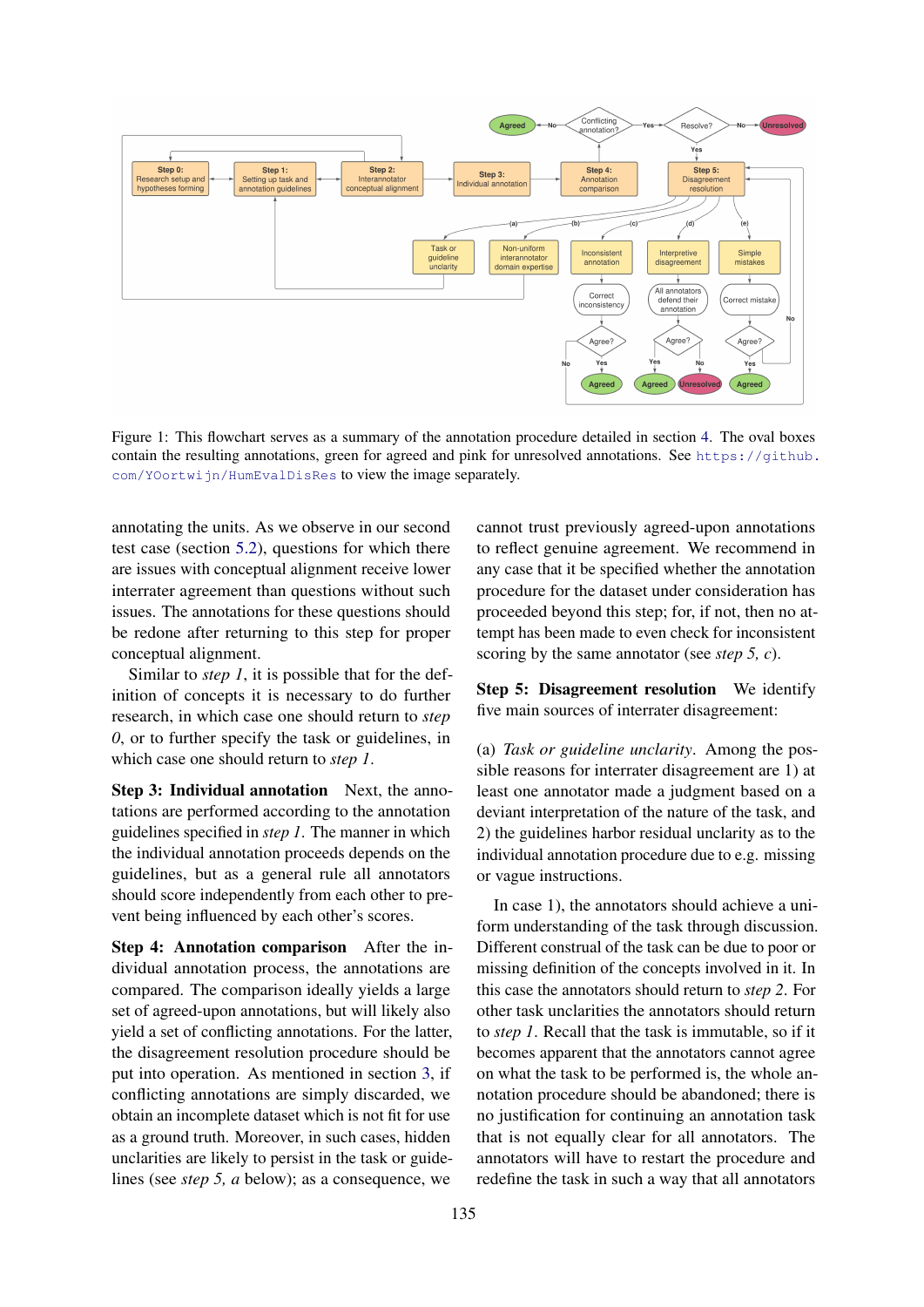understand what is expected of them.

In case of 2), the annotators should return to *step 1* to reconsider the guidelines and, depending on the source of confusion, amend or supplement them. This should not be a controversial practice: it is not the task itself that is amended, but only the lines along which it is carried out most successfully. Note that in cases of drastic changes to the guidelines<sup>[3](#page-6-0)</sup>, the whole individual annotation process likely needs to be redone. This option should be duly considered since this situation casts doubts also on the cases of agreement in the dataset .

(b) *Non-uniform interrater domain expertise*. Despite having gone through *step 2*, there still may be differences in the amount of background knowledge that the annotators bring to the individual annotations. A difference in background knowledge used in annotating can cause diverging annotations. An example of divergence of this kind is when annotators align on the wrong width of some concept, i.e. a too narrow or too broad definition or characterisation of the concept, in which too many or too few aspects of that concept are considered. Mismatch in concept width among annotators is bound to lead to diverging annotations. In such a case, the annotators have to return to *step 2*.

(c) *Inconsistent annotation*. An annotator can have annotated inconsistently by scoring two units differently that should be given the same score (e.g. because the two units are functionally synonymous). In this case, the inconsistent annotator must decide whether they agree with the other annotators. If so, the scoring of the inconsistent units can simply be corrected and the disagreement is resolved. Reconsideration might however lead to rescoring such that the inconsistency is resolved, but the disagreement is not. In such cases, disagreement resolution won't be of type (c), though, and must be discussed under (a), (b), (d), or (e).

(d) *Interpretive disagreement*. Interpretive disagreement arises when, despite the fact that the annotators have reached conceptual alignment, there is disagreement about the purported meaning of certain terms in some unit. Annotators might hold a different interpretation of a certain unit even when they have an equal understanding of the concepts used in that unit, for example due to the use of an

ambiguous term. The way these disagreements will have to be resolved is case-dependent. All annotators should defend their choice by stating the reasons for annotating the way they did. They should try to convince the other annotators by (rational) argumentation that their reading is the correct one. The annotators should then together weigh each others' reasons and see whether agreement can be reached. Whether the disagreement can be resolved or not depends on whether the annotators can settle for one interpretation that they all agree on. In some complex cases, deliberation might need to be postponed until research on the phenomenon encountered has sufficiently progressed.

(e) *Simple mistakes*. If it is suspected that an annotator has made a simple mistake somewhere (a typo, or disagreement about a unit that should not be controversial), this has to be pointed out to the annotator concerned. If they agree that they have made a mistake, the annotation can be corrected.

#### 4.2 Unresolved Annotations

By identifying the source of disagreement and, if necessary, clarifying the task or guidelines for annotation, updating and repeating the (relevant parts of the) annotation procedure should result in a complete set of agreed-upon annotations. If there are structural unclarities in the task or annotation guidelines, it might be necessary to redo the individual annotations at *step 3*, and subsequent steps, after the task and guidelines have been clarified (*step 1-2*). Further research might also be needed to solve some disagreement (*step 0*) in which case the annotation process should be halted.

In case the resolution procedure has still failed to resolve all disagreements but the annotation process has to be finished, it is possible to settle for a deprecated dataset. Two strategies to complete the annotation process commonly used in current annotation dataset creation are: 1) the conflicting annotations remain disagreed upon, with the resulting data loss and problems with usage of the dataset as a ground truth mentioned in section [3](#page-3-0) as its consequence, or 2) a pre-appointed 'dictator' has the last say and resolves the disagreements by force. The dictator does so by either forcing particular decisions of their own choosing (in which case this part of the dataset is a single-annotator portion), or by applying some judgment aggregation method, such as majority rule. The benefit of choosing 1) is having a fully peer consensus-based

<span id="page-6-0"></span><sup>&</sup>lt;sup>3</sup>What "drastic changes" are depends on the nature of the task, and on whether the changes have any bearing on the scoring of other, previously completed annotations.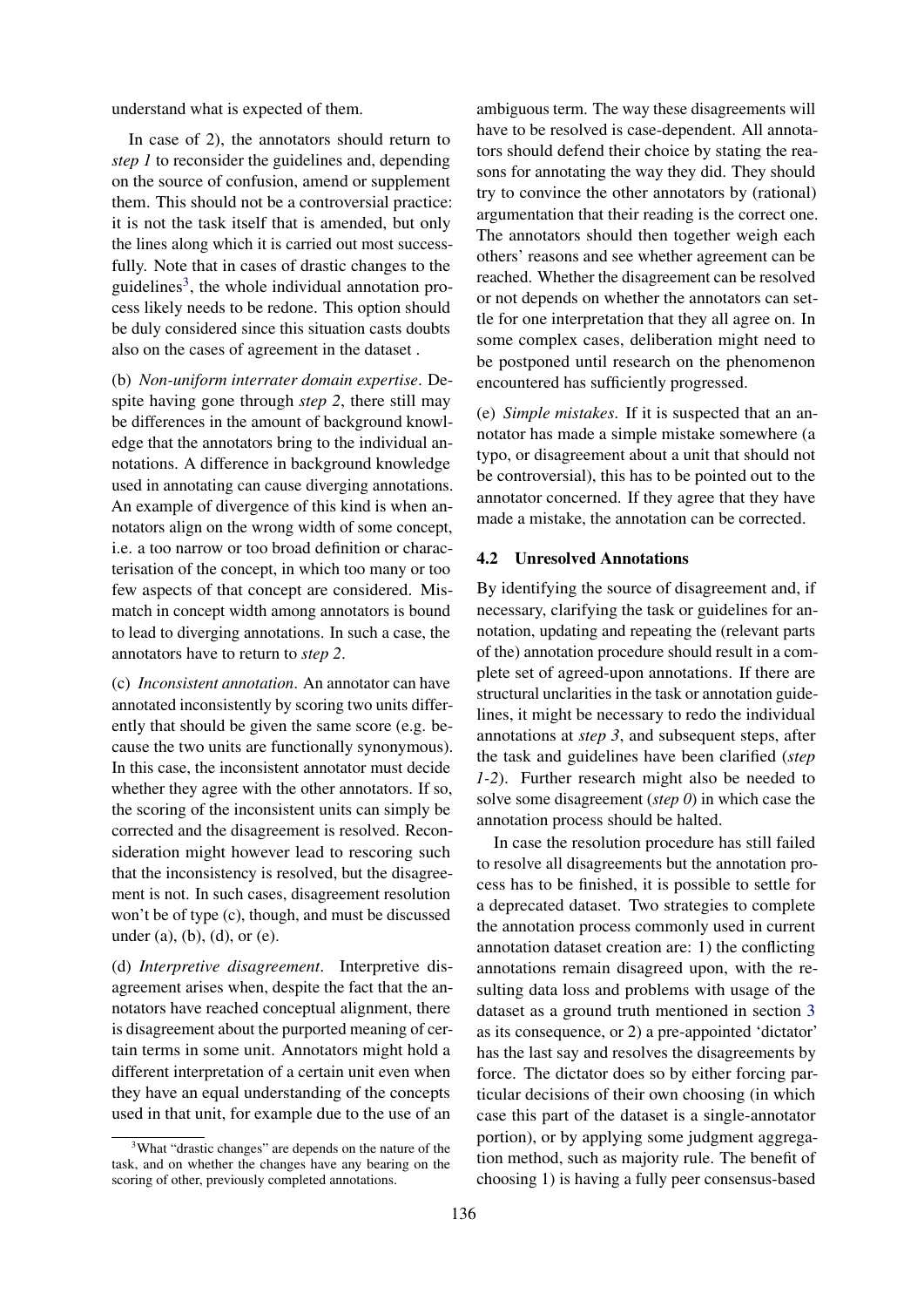annotation dataset, but this option imposes limits on the applicability of the resulting dataset as a ground truth. If 2) is chosen, there will be no unresolved disagreements, but the epistemic status of the annotation procedure is significantly compromised, not to mention the risk of having a dictator that makes wrong or capricious decisions. These options are up to those responsible for the resulting dataset. We argue against keeping any disagreements essentially unresolved (see section [3\)](#page-3-0); at the same time, we also advise strongly against appointing dictators, as persistent peer disagreements reflect poorly specified tasks or unclear guidelines, and the forced resolution of these disagreements obfuscate such defects. Instead, a higher degree of conceptual alignment or a better specification of the annotation task or guidelines should be aimed for. If this is not possible, both the dataset and the cases of interpretive disagreement should be flagged as such, and a report should be made.

#### <span id="page-7-2"></span>5 Test cases

By way of illustration and validation, in this section we outline two different user applications of the procedure we have observed, by two nonoverlapping teams of domain expert annotators. The first application concerns a study of a complex, rich philosophical concept in the complete corpus of the works of a specific author. In this case, the annotators worked through the entire procedure. The second application concerns a study of the methodological justification given to widescope claims in academic literature. Although the corpus used in the second case is also from the field of philosophy, the annotation task is generic, and could have been performed on any type of scholarly article. The second team set up the research (*step 0*), annotation task and guidelines (*step 1*), but they did not settle on the meaning of all key concepts (*step 2*) before annotation. For the first case we will give examples for each of the reasons for disagreement, while for the second case we will focus on an issue due to the lack of conceptual alignment.

#### <span id="page-7-0"></span>5.1 Epistemology in Quine

In this task, the annotators scored paragraphs in the work of the philosopher W. V. O. Quine for relevance on his views on epistemology.[4](#page-7-1)

The annotators started by creating an initial interpretive model at *step 0*. The annotation task and guidelines, formulated as part of *step 1*, were as follows: The annotators have to score paragraphs based on the degree of evidence they contain with respect to a research question (RQ) concerning the nature of Quine's naturalistic epistemology.

Guidelines: The annotators have three scoring options:

- 1: the paragraph contains strong evidence for some answer to the RQ.
- 0: the paragraph contains mild evidence for some answer to the RQ, or the annotator is not sure whether the paragraph contains sufficient evidence to answer the RQ.
- -1: the paragraph does not contain enough evidence to answer the RQ.

As part of *step 2* the annotators expanded the initial interpretive model to make sure they had a clearly defined, shared conception of all key concepts. Without this, the annotators might have started the individual annotation phase with diverging understandings of the concept of e.g. epistemology and would presumably fail to score the same way, leading to many disagreements.

After *step 3* (individual annotations), the annotators had an interrater agreement of about  $\kappa \approx 0.65$ . After *step 4* and *step 5*, the identification and resolution of all the cases of disagreement, an interrater agreement of 1 was reached. The following are examples of each of the possible reasons for disagreement and how they were resolved:

(a) *Task or guideline unclarity*: In some of the annotated paragraphs, Quine merely talks about the views of different philosophers on epistemology, instead of expressing his own. After discussion it was decided to add to the guidelines the rule that these paragraphs do not provide evidence for the research question and hence should be scored -1.

(b) *Non-uniform interrater domain expertise*: There was disagreement about a passage in which the term "first philosophy" occurred without an explanation of that term in the same passage. Not all annotators agreed on the degree of evidence the passage provided without an explication of "first philosophy". After further conceptual alignment, the annotators agreed that "first philosophy" expressed a concept of central importance, and that an equal understanding of the matter among annotators was thus essential to the task. A characterisa-

<span id="page-7-1"></span><sup>4</sup> For more information about the dataset, see [Betti](#page-10-13) [et al.](#page-10-13) [\(2020\)](#page-10-13) and [https://github.com/YOortwijn/](https://github.com/YOortwijn/HumEvalDisRes) [HumEvalDisRes](https://github.com/YOortwijn/HumEvalDisRes)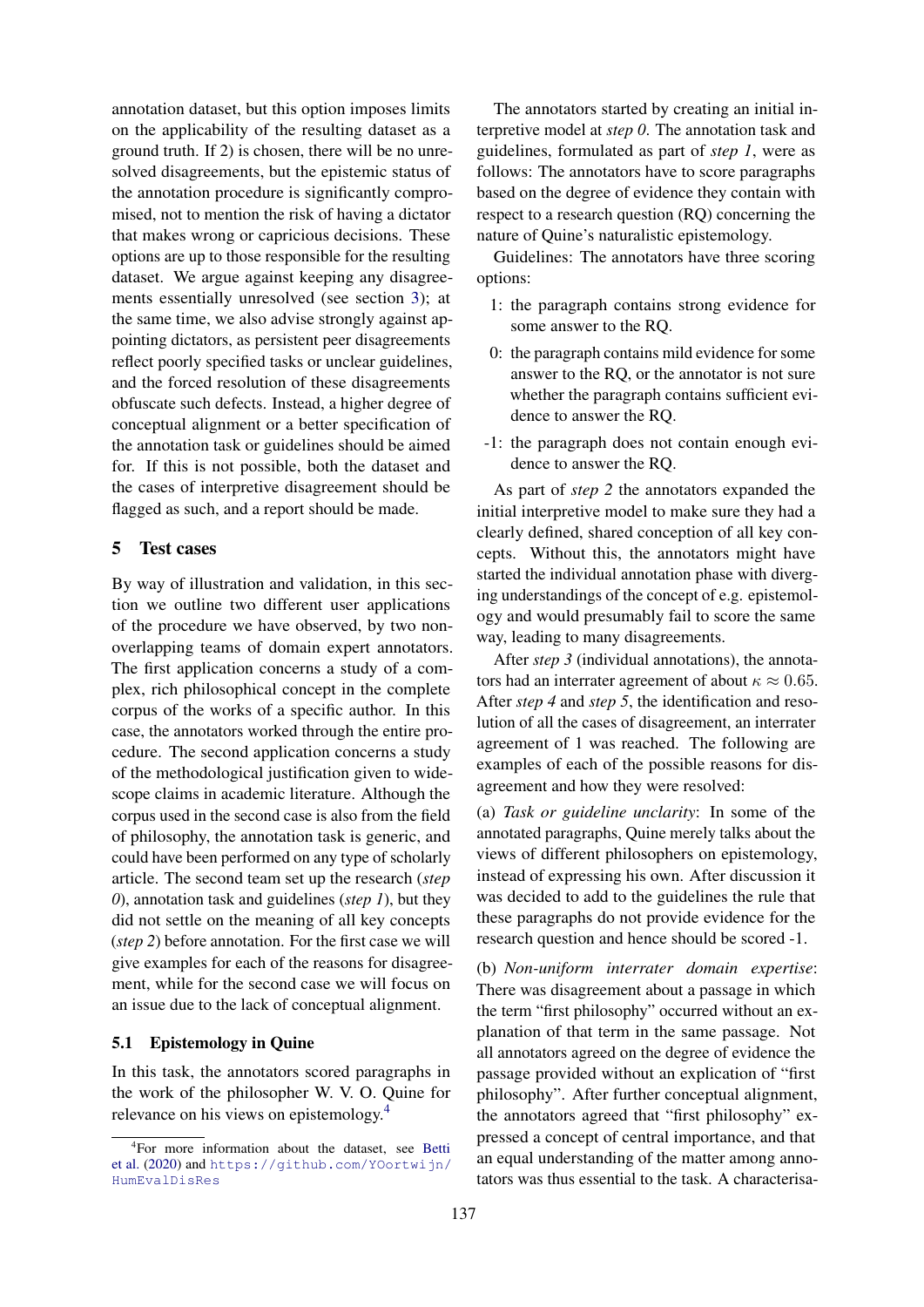tion for the term was fixed, and the units containing "first philosophy" were re-annotated in unanimous agreement.

(c) *Inconsistent annotation*: Two paragraphs that had to be annotated indicated Quine's blurring of the boundary between ontological statements and (natural) scientific statements, only in different wording. One annotator scored the two passages differently, and corrected this after notice from and discussion with another annotator.

(d) *Interpretive disagreement*: One annotator scored 1, the other two 0. Upon discussion, the first annotator explained to have read the unit as if Quine defended a view mentioned as the "straightforward view". After discussion, the annotator became convinced that this cannot be clearly said from the fragment, and thus consensus was reached on scoring 0, resolving the disagreement.

(e) *Simple mistake*: An annotator noticed disagreement about a paragraph that should not be controversial. In that paragraph, Quine quite straightforwardly states that mathematical logic is an example of a hard science. The unit was rescored and the disagreement was resolved.

# <span id="page-8-0"></span>5.2 Literature Reviews in the History of Philosophy

In this annotation task, annotators scored articles from the *British Journal of History of Philosophy* between 2017 and 2019 by checking their abstracts, introduction and methodological information for clear statements of inclusion/exclusion criteria for the sources the authors take into account, the completeness of the sources consulted, and the scope of the claims authors made on this basis.[5](#page-8-1)

The annotation task was as follows: for each article, the annotators answer the following questions: *Exclusion/Inclusion*

- 1. Does the article use a reproducible methodology with explicit inclusion and exclusion criteria to identify and find primary literature?
- 2. Does the article use a reproducible methodology with explicit inclusion and exclusion criteria to identify and find secondary literature?

#### *Completeness*

3. Does the article explicitly attempt to identify all available primary literature relative to the research question?

4. Does the article explicitly attempt to identify all available secondary literature relative to the research question?

# *Wide-scope claims*

- 5a. Does the article argue for wide-scope historical claims, i.e., claims spanning multiple decades or periods or intellectual movements?
- 5b. If 5a is answered positively, does the article qualify the wide-scope claims?

Guidelines: The annotators will annotate the article by scoring '1' for yes, otherwise, by scoring '0'. In case of a discrepancy between the abstract and body of the article, the body (represented by the introduction and methodology section) will be leading. The annotators will also check section and subsection headings in order to identify other relevant sections related to the finding and use of primary and secondary literature.

The annotators did not construct interpretive models for the key concepts in the task/guidelines. This is understandable, given the low complexity of concepts involved. The problem, though, is that the team did not fix definitions or characterisations of all relevant terms from the outset either, as will be clear below, and by contrast with the annotations in section [5.1.](#page-7-0) Missing this essential part of the annotation toolbox is a shortcoming that resulted in an interrater agreement unnecessarily lower than it should have been. We will highlight one case of task or guideline unclarity (*step 5, a*).

During discussion on specific disagreements on the basis of our flowchart, the annotators noticed that they used different construals of what constitutes a *wide-scope claim*. While the annotators were able to resolve these disagreements on a case-by-case basis, it cannot be guaranteed that the agreed annotations would still receive the same scoring by the new considerations on what constitutes a *wide-scope claim*. Therefore, when in *step 5* of the procedure it is discovered that the interpretation of key terms should be refined, it is necessary to revisit all annotations. By following the first three steps of the procedure before starting the individual annotations, annotators are forced to settle on an interpretation of terms such as *wide-scope claim* before annotating. This way disagreement on many passages and the need to redo all annotations can be avoided.

The interrater agreement on this task was  $\kappa \approx$ 0.71 before disagreement resolution. The annota-

<span id="page-8-1"></span> ${}^{5}$ For more information about the dataset, see [https://](https://github.com/YOortwijn/HumEvalDisRes) [github.com/YOortwijn/HumEvalDisRes](https://github.com/YOortwijn/HumEvalDisRes)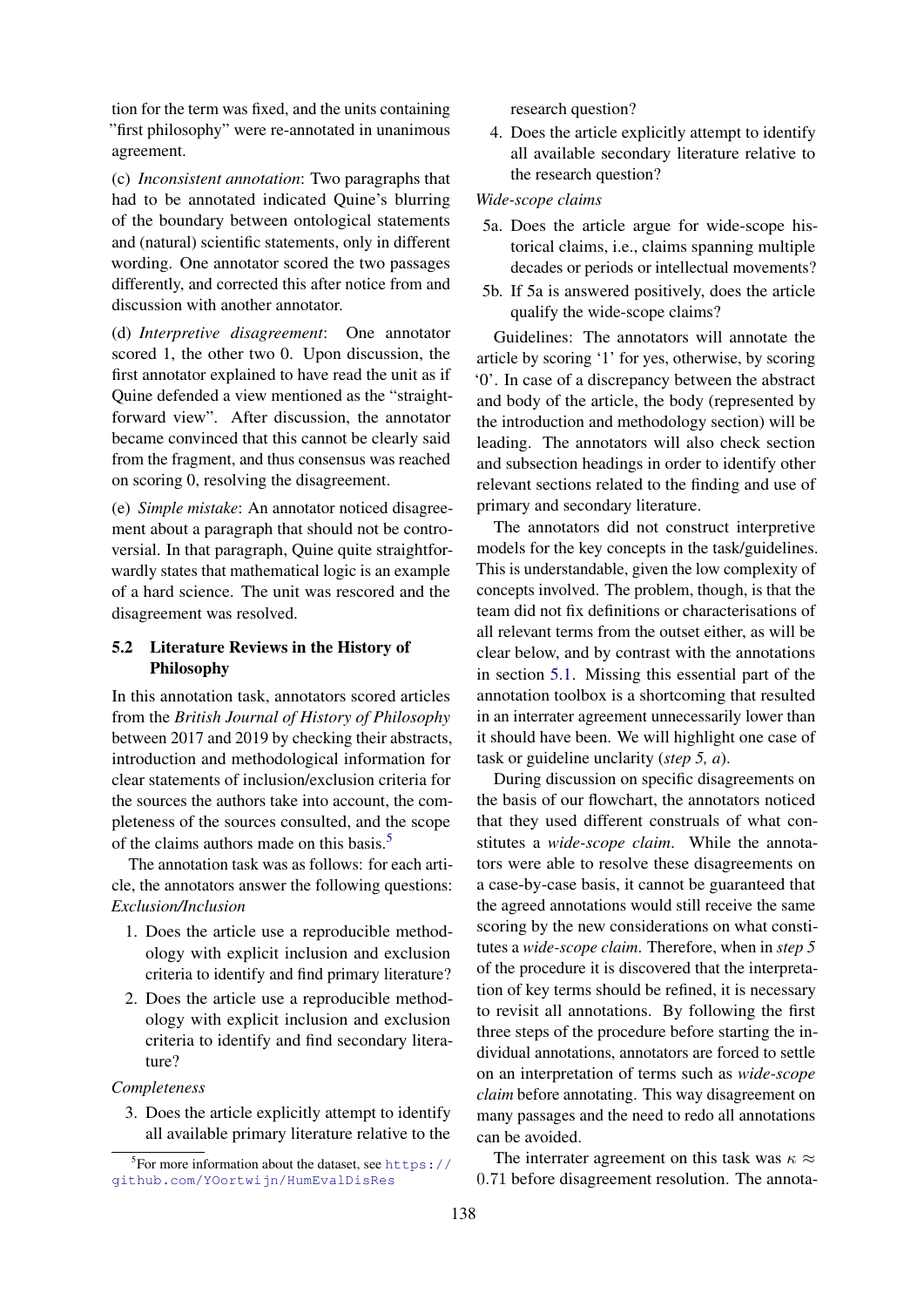tors resolved all cases of disagreement using *step 5* of the procedure. 62% of the disagreements were determined to be inconsistent annotations (*5, c*), 21% were due to guideline or task unclarity (*5, a*), 10% were due to non-uniform interrater expertise (*5, b*) and 7% were simple mistakes (*5, e*).

Note that the two questions about *wide-scope claims* have a much lower interrater agreement of  $\kappa \approx 0.45$ . This can be explained by the problems concerning the different construals of what constitutes a *wide-scope claim* discussed above and emphasized the need for conceptual alignment. Note also that no cases of interpretive disagreement were identified. This is likely because, after the interpretation of concepts has been settled in *step 2*, there is not much need for extensive interpretation of the units of annotation in this annotation task.

#### 6 Further applications

We have shown how the procedure applies to the two test cases discussed in section [5.](#page-7-2) However, our procedure is not limited to cases of that type. Concepts are involved in any type of annotation task, and any concept necessitates both interpretation and conceptual alignment.

Consider the case of [Herbelot and Vecchi](#page-10-5) [\(2016\)](#page-10-5) again: "MISSILES EXPLODE received the labels SOME, MOST and ALL.". Suppose we want to construct a ground truth of property-object pairs. The example shows that the guidelines should specify whether to use an actual or potential interpretation of property possession. Note, though, that settling for an interpretation often won't be enough: while annotating under a potential interpretation, the issue may arise whether objects should have the potential to have a property *actually* (most do, but some are faulty) or *teleologically* (all). By our procedure, these ambiguities become apparent, and disagreement can be resolved.

The two test cases of section [5](#page-7-2) both have academics as annotators, but this is no intrinsic requirement of our procedure. For some linguistic tasks, being a native speaker of the relevant language is enough expertise to be able to grasp and apply the concepts involved in the task. Another matter is the common practice of resorting to crowdsourcing platforms<sup>[6](#page-9-0)</sup> to construct large, non-academic annotation datasets. The practice is useful, but ill-suited to accommodate the type of disagreement resolution we envisage. Our take is that even though it

might not always be possible to adopt the entire procedure for ground truth construction, we see no fundamental, theoretical problems with its application in a wide variety of cases.

#### 7 Conclusion and further work

In this paper we proposed a six-step systematic procedure for annotation focused on disagreement resolution. We argued that disagreement is the result of poorly specified tasks or guidelines, or of insufficient conceptual alignment among annotators. To avoid incomplete datasets unfit for use as ground truths, we set up the procedure in such a way that the identification and non-arbitrary resolution of different types of disagreement is facilitated. Disagreement resolution by a clearly defined procedure results in more reliable and well-grounded datasets. By identifying the cause of disagreement and giving appropriate instructions for resolution for each type of disagreement, our procedure ensures that the resolution proceeds in a non-arbitrary fashion allowing for proper documentation and increasing replicability of the data.

We have validated the effectiveness and the importance of our annotation procedure by two test cases. The first case shows that conceptual alignment by itself does not guarantee that annotators make no mistakes or only come across clarified concepts, indicating the need for disagreement resolution after annotation. The second case emphasizes the importance of task clarification and conceptual alignment prior to annotation. Without this, the likeliness increases of having to redo annotations due to different construals of terms influencing both conflicting and agreed-upon annotations.

In further work we aim to collect more use cases to test the applicability of the procedure to more varied types of annotations. Moreover, we want to consider in more depth the interplay of *step 0-2* and further elaborate on the idea of *key concept* at *step 2*.

#### Acknowledgements

We thank the anonymous reviewers for their time and helpful comments. We thank the UvA e-Ideas team for their valuable discussion of a draft of this paper. This research was supported by grants *e-Ideas* (VICI, 277-20-007) and *CatVis* (314-99-117), funded by the Dutch Research Council (NWO), and by the Human(e)AI grant *Small data, big challenges* funded by the University of Amsterdam.

<span id="page-9-0"></span><sup>6</sup> See e.g. <https://www.mturk.com/>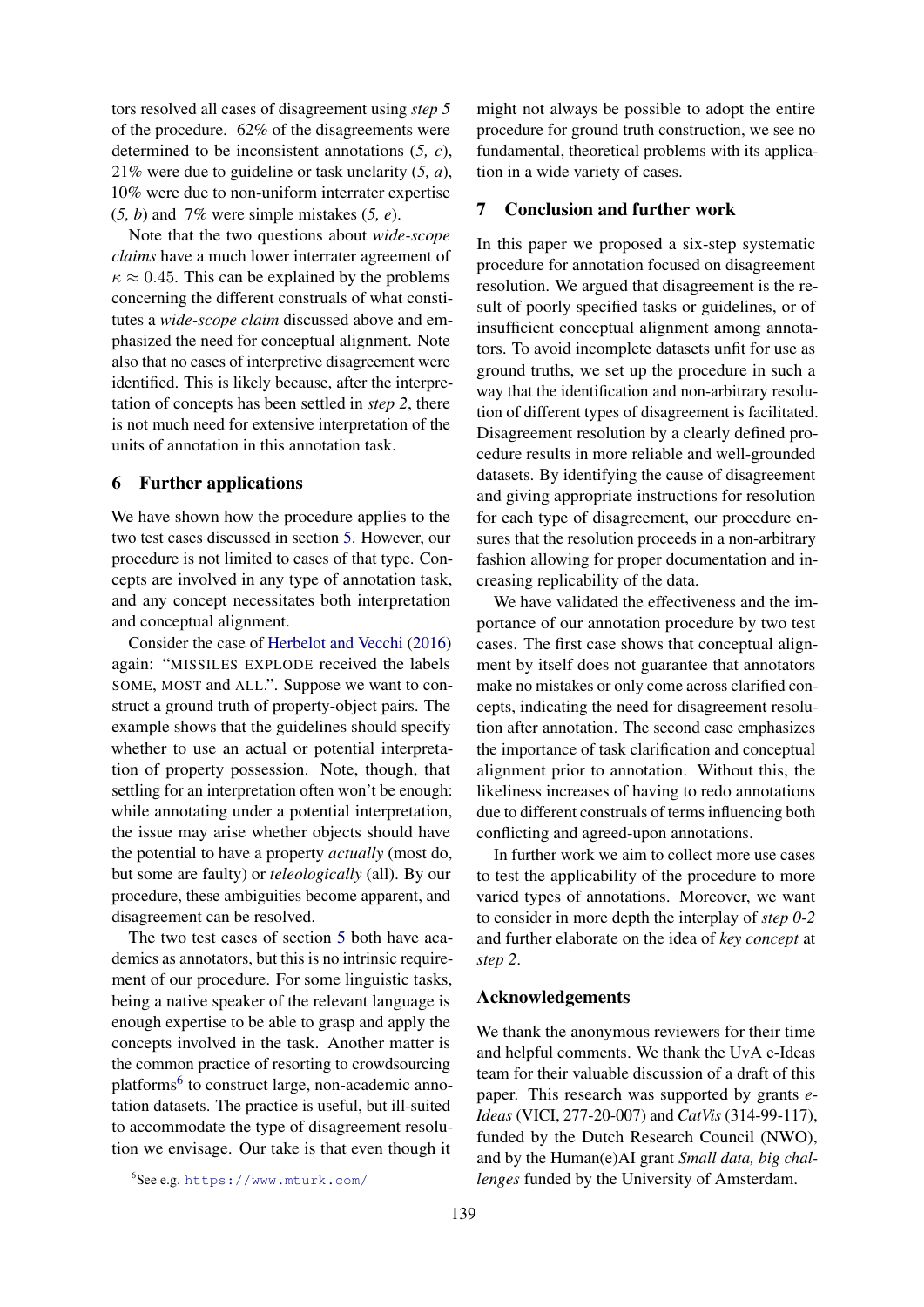#### References

- <span id="page-10-12"></span>Lora Aroyo and Chris Welty. 2014. [The three sides of](https://hcjournal.org/index.php/jhc/article/view/34) [CrowdTruth.](https://hcjournal.org/index.php/jhc/article/view/34) *Human Computation*, 1(1).
- <span id="page-10-3"></span>Lora Aroyo and Chris Welty. 2015. [Truth is a lie:](https://doi.org/10.1609/aimag.v36i1.2564) [Crowd truth and the seven myths of human annota](https://doi.org/10.1609/aimag.v36i1.2564)[tion.](https://doi.org/10.1609/aimag.v36i1.2564) *AI Magazine*, 36(1):15–24.
- <span id="page-10-10"></span>Ron Artstein and Massimo Poesio. 2008. [Survey ar](https://doi.org/10.1162/coli.07-034-R2)ticle: Inter-coder agreement for computational linguistics. Computational Linguistics. 34(4):555– Computational Linguistics, 34(4):555– 596.
- <span id="page-10-1"></span>Amir Bakarov. 2018. [A survey of word embeddings](https://arxiv.org/abs/1801.09536) [evaluation methods.](https://arxiv.org/abs/1801.09536) arXiv:1801.09536.
- <span id="page-10-7"></span>Miroslav Batchkarov, Thomas Kober, Jeremy Reffin, Julie Weeds, and David Weir. 2016. [A critique of](https://doi.org/10.18653/v1/W16-2502) [word similarity as a method for evaluating distribu](https://doi.org/10.18653/v1/W16-2502)[tional semantic models.](https://doi.org/10.18653/v1/W16-2502) In *Proceedings of the 1st Workshop on Evaluating Vector-Space Representations for NLP*, pages 7–12, Berlin, Germany. Association for Computational Linguistics.
- <span id="page-10-14"></span>Emily M. Bender and Batya Friedman. 2018. [Data](https://doi.org/10.1162/tacl_a_00041) [statements for natural language processing: Toward](https://doi.org/10.1162/tacl_a_00041) [mitigating system bias and enabling better science.](https://doi.org/10.1162/tacl_a_00041) *Transactions of the Association for Computational Linguistics*, 6:587–604.
- <span id="page-10-13"></span>Arianna Betti, Martin Reynaert, Thijs Ossenkoppele, Yvette Oortwijn, Andrew Salway, and Jelke Bloem. 2020. [Expert Concept-Modeling Ground Truth](https://doi.org/10.18653/v1/2020.coling-main.586) [Construction for Word Embeddings Evaluation in](https://doi.org/10.18653/v1/2020.coling-main.586) [Concept-Focused Domains.](https://doi.org/10.18653/v1/2020.coling-main.586) In *Proceedings of the 28th International Conference on Computational Linguistics*, pages 6690–6702, Barcelona, Spain (Online). International Committee on Computational Linguistics.
- <span id="page-10-22"></span>Arianna Betti and Hein van den Berg. 2014. [Modelling](https://doi.org/10.1080/09608788.2014.949217) [the History of Ideas.](https://doi.org/10.1080/09608788.2014.949217) *British Journal for the History of Philosophy*, 22(4):812–835.
- <span id="page-10-16"></span>Tolga Bolukbasi, Kai-Wei Chang, James Zou, Venkatesh Saligrama, and Adam Kalai. 2016. [Man is to computer programmer as woman is to](https://doi.org/10.5555/3157382.3157584) [homemaker? Debiasing word embeddings.](https://doi.org/10.5555/3157382.3157584) In *Proceedings of the 30th International Conference on Neural Information Processing Systems*, NIPS'16, pages 4356–4364, Red Hook, NY, USA. Curran Associates Inc.
- <span id="page-10-18"></span>David Christensen and Jennifer Lackey, editors. 2013. *The Epistemology of Disagreement: New Essays*. Oxford University Press, Oxford, UK.
- <span id="page-10-11"></span>Jacob Cohen. 1960. [A coefficient of agreement for](https://doi.org/10.1177/001316446002000104) [nominal scales.](https://doi.org/10.1177/001316446002000104) *Educational and Psychological Measurement*, 20(1):37–46.
- <span id="page-10-19"></span>Jeroen de Ridder. 2014. [Epistemic dependence and col](https://doi.org/10.1007/s11229-013-0283-3)[lective scientific knowledge.](https://doi.org/10.1007/s11229-013-0283-3) *Synthese*, 191(1):37– 53.
- <span id="page-10-2"></span>Kawin Ethayarajh and Dan Jurafsky. 2020. [Utility is in](https://arxiv.org/abs/2009.13888) [the eye of the user: A critique of NLP leaderboards.](https://arxiv.org/abs/2009.13888) arXiv:2009.13888.
- <span id="page-10-0"></span>Manaal Faruqui, Yulia Tsvetkov, Pushpendre Rastogi, and Chris Dyer. 2016. [Problems with evaluation](https://doi.org/10.18653/v1/W16-2506) [of word embeddings using word similarity tasks.](https://doi.org/10.18653/v1/W16-2506) In *Proceedings of the 1st Workshop on Evaluating Vector-Space Representations for NLP*, pages 30– 35, Berlin, Germany. Association for Computational Linguistics.
- <span id="page-10-20"></span>Evelyn Gius and Janina Jacke. 2017. [The Hermeneu](https://doi.org/10.3366/ijhac.2017.0194)[tic Profit of Annotation: On Preventing and Fos](https://doi.org/10.3366/ijhac.2017.0194)[tering Disagreement in Literary Analysis.](https://doi.org/10.3366/ijhac.2017.0194) *International Journal of Humanities and Arts Computing*, 11(2):233–254.
- <span id="page-10-8"></span>Anna Gladkova and Aleksandr Drozd. 2016. [Intrinsic](https://doi.org/10.18653/v1/W16-2507) [evaluations of word embeddings: What can we do](https://doi.org/10.18653/v1/W16-2507) [better?](https://doi.org/10.18653/v1/W16-2507) In *Proceedings of the 1st Workshop on Evaluating Vector-Space Representations for NLP*, pages 36–42, Berlin, Germany. Association for Computational Linguistics.
- <span id="page-10-17"></span>Alvin I. Goldman and Dennis Whitcomb, editors. 2011. *Social Epistemology: Essential Readings*. Oxford University Press, Oxford, NY.
- <span id="page-10-6"></span>N. Goodman. 1972. Seven strictures on similarity. In *Problems and Projects*, pages 437–450. Bobbs Merrill, Indianapolis, IN.
- <span id="page-10-5"></span>Aurélie Herbelot and Eva Maria Vecchi. 2016. [Many](https://www.aclweb.org/anthology/2016.lilt-13.2.pdf) [speakers, many worlds: Interannotator variations in](https://www.aclweb.org/anthology/2016.lilt-13.2.pdf) [the quantification of feature norms.](https://www.aclweb.org/anthology/2016.lilt-13.2.pdf) In *Linguistic Issues in Language Technology, Volume 13, 2016*. CSLI Publications.
- <span id="page-10-9"></span>Felix Hill, Roi Reichart, and Anna Korhonen. 2015. [SimLex-999: Evaluating semantic models with \(gen](https://doi.org/10.1162/COLI_a_00237)[uine\) similarity estimation.](https://doi.org/10.1162/COLI_a_00237) *Computational Linguistics*, 41(4):665–695.
- <span id="page-10-15"></span>Ben Hutchinson, Andrew Smart, Alex Hanna, Emily Denton, Christina Greer, Oddur Kjartansson, Parker Barnes, and Margaret Mitchell. 2021. [Towards ac](https://doi.org/10.1145/3442188.3445918)[countability for machine learning datasets: Practices](https://doi.org/10.1145/3442188.3445918) [from software engineering and infrastructure.](https://doi.org/10.1145/3442188.3445918) In *Proceedings of the 2021 ACM Conference on Fairness, Accountability, and Transparency*, FAccT '21, page 560–575, New York, NY, USA. Association for Computing Machinery.
- <span id="page-10-4"></span>Sanjay Kairam and Jeffrey Heer. 2016. [Parting crowds:](https://doi.org/10.1145/2818048.2820016) [Characterizing divergent interpretations in crowd](https://doi.org/10.1145/2818048.2820016)[sourced annotation tasks.](https://doi.org/10.1145/2818048.2820016) In *Proceedings of the 19th ACM Conference on Computer-Supported Cooperative Work & Social Computing*, CSCW '16, pages 1637–1648, New York, NY, USA. Association for Computing Machinery.
- <span id="page-10-21"></span>Kian Kenyon-Dean, Eisha Ahmed, Scott Fujimoto, Jeremy Georges-Filteau, Christopher Glasz, Barleen Kaur, Auguste Lalande, Shruti Bhanderi, Robert